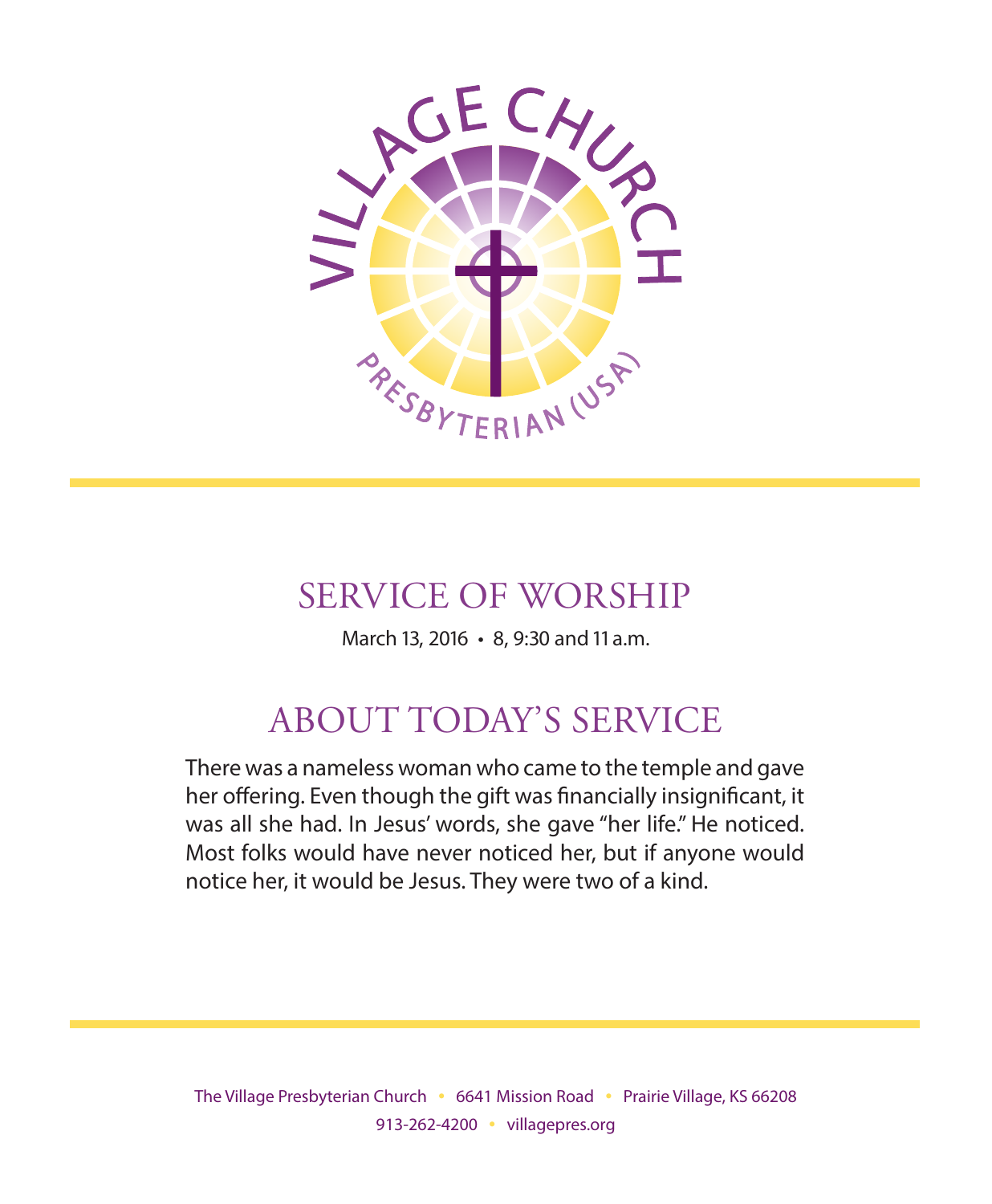## GOD'S PEOPLE GATHER

"We hold this treasure in clay jars," says the apostle Paul. God has a history of working with difficult materials.

**Out of nothing, God created the earth. From dust and breath, God fashioned human beings. With flesh and bone, God sent Jesus to live among us. From death itself, God called forth life.**

Let us worship the God whose promise is true: **when love takes hold of us, wondrous things can happen.**

#### \*Prayer of Confession

**Merciful God, We confess that we have sinned against you in thought, word, and deed, by what we have done, and by what we have left undone. We have not loved you with our whole heart and mind and strength. We have not loved our neighbors as ourselves. In your mercy forgive what we have been, help us amend what we are, and direct what we shall be, so that we may delight in your will and walk in your ways, to the glory of your holy name.** (Silent prayer)

\*Hymn, No. 402 *How Lovely, Lord*  MERLE'S TUNE

### Prelude *Passepied* by Claude Debussy

Call to Worship Rev. Hallie Hottle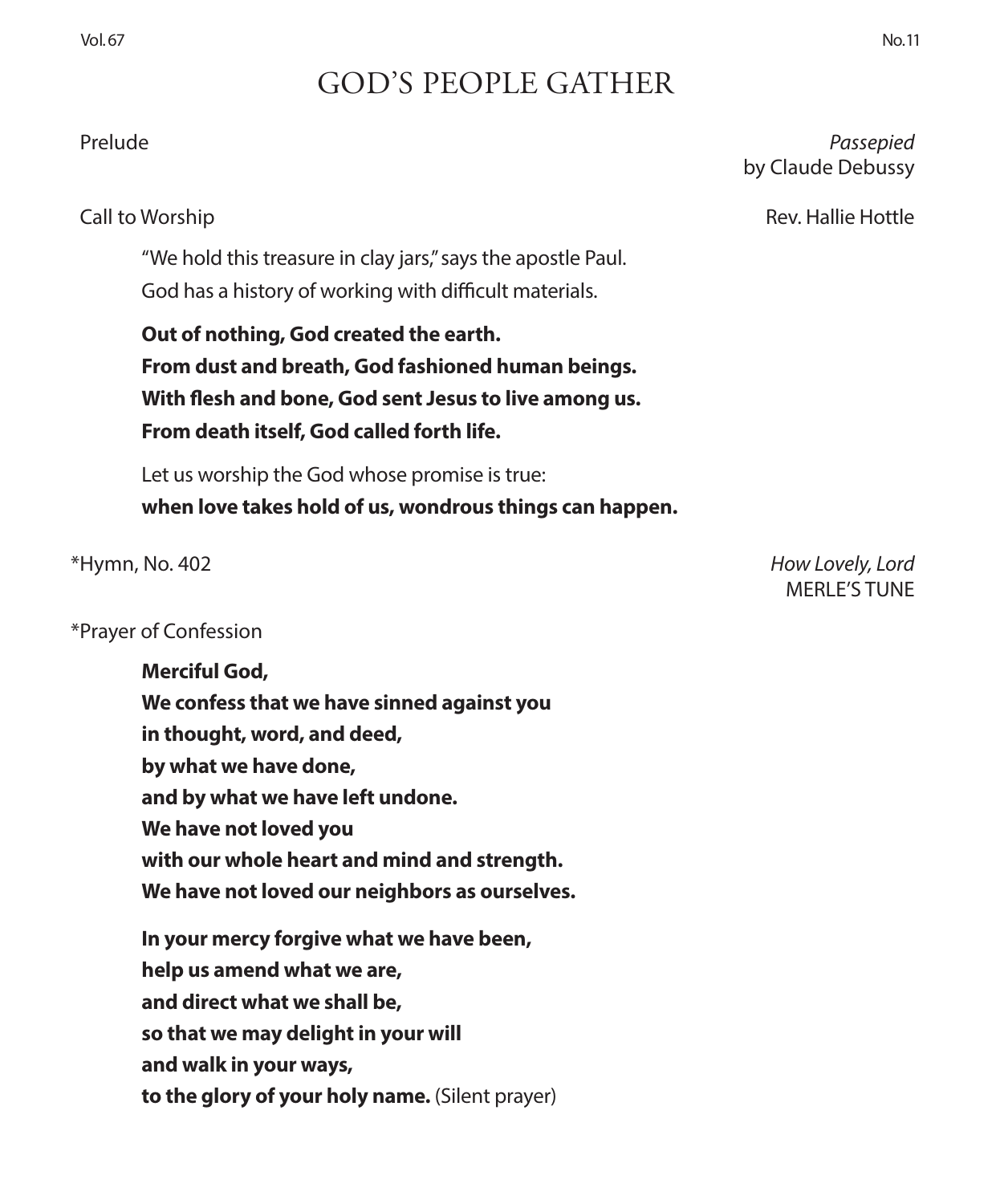#### \*Response *Amen*



\*Assurance of God's Grace MUSIC: *Deutsche Messe,* Franz Schubert, 1827; adapt. Richard Proulx, 1985 ˙ ˙

\*Passing of the Peace *Music Adapt. © 1985, 1989 GIA Publications, Inc.*   $\epsilon$ he Pe ˙  $=$ 

 Words of Welcome ne reaed<br>elcome

> PROCLAMATION OF THE WORD  $\mathbf{I}$ 565 Holy, Holy, Holy PROCLAMATION OF THE WORD DDOCLAMATION OF THE WORD

Call to Prayer (8 a.m.) .m.)  $\ddot{a}$ 

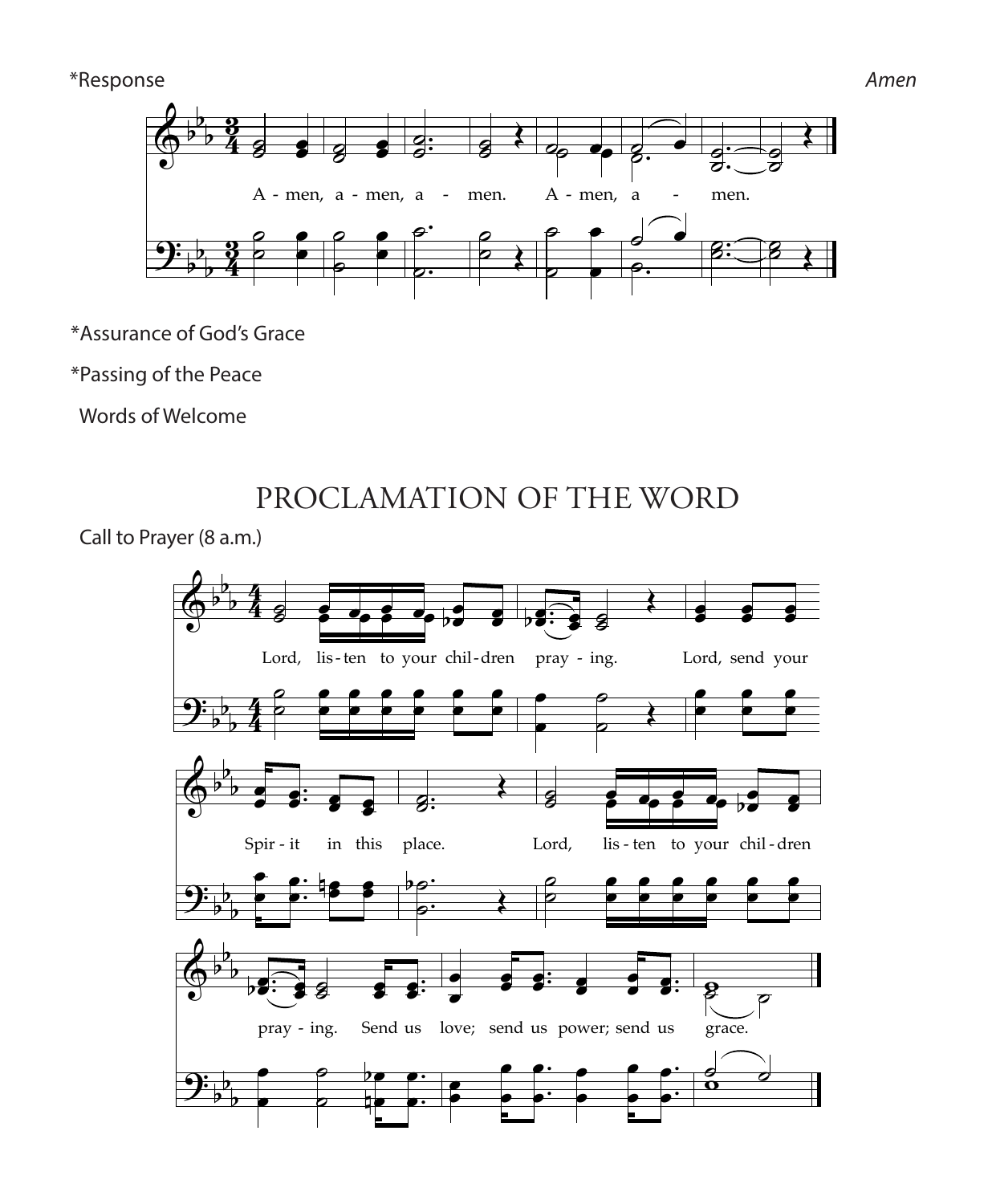Prayers of the People and the Lord's Prayer (8 a.m.)

**Our Father, who art in heaven, hallowed be thy name. Thy kingdom come, thy will be done, on earth as it is in heaven. Give us this day our daily bread; and forgive us our debts, as we forgive our debtors; and lead us not into temptation, but deliver us from evil. For thine is the kingdom and the power and the glory, forever. Amen.**

The Sacrament of Baptism (9:30, 11 a.m.)

Hymn, No. 482 *Baptized in Water*

### **Baptized in water, sealed by the Spirit, Marked with the sign of Christ, our King; Born of the Spirit, we are God's children, Joyfully now God's praises we sing.**

| Anthem | Give Me Jesus                                                        |
|--------|----------------------------------------------------------------------|
|        | African-American Spiritual; arr. by L. L. Fleming; The Village Choir |

Prayer for Illumination **Dee Couch (8 a.m.)** 

 Larry Sneegas (9:30 a.m.) Patricia Schultz (11 a.m.)

Scripture Readings Luke 21:1-6 (pg. 959) Luke 22:14-20 (pg. 960)

Sermon *The Brokenness of Jesus* Rev. Tom Are, Jr.

## RESPONSE TO THE WORD

\*Hymn, No. 221 (st. 1, 3) *O Sacred Head, Now Wounded*  PASSION CHORALE

 Offertory *Green Fields*  arr. by Virgil Thomson; The Village Choir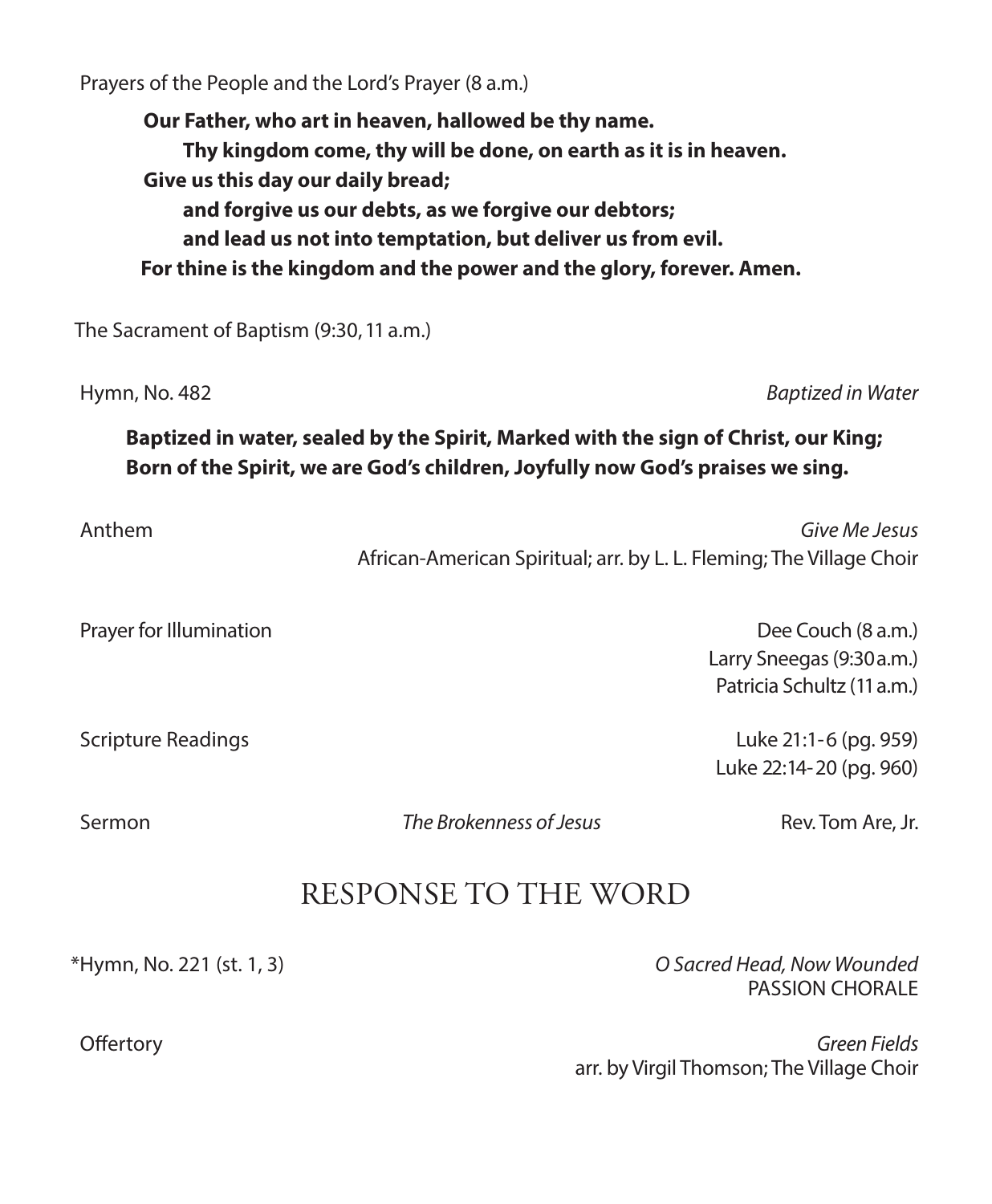\*Response *Praise God, from Whom All Blessings Flow*  OLD HUNDREDTH

### **Praise God, from whom all blessings flow; praise Christ, all people here below; praise Holy Spirit evermore; praise Triune God, whom we adore. Amen.**

| *Prayer of Dedication |                                                    |
|-----------------------|----------------------------------------------------|
| *Hymn, No. 223        | When I Survey the Wondrous Cross<br><b>HAMBURG</b> |
| *Benediction          |                                                    |
| *Choral Amen          |                                                    |
| *Postlude             | Rondo alla Turka<br>by W. A. Mozart                |

\**All who are able may stand*

*©* A-705103 for all hymns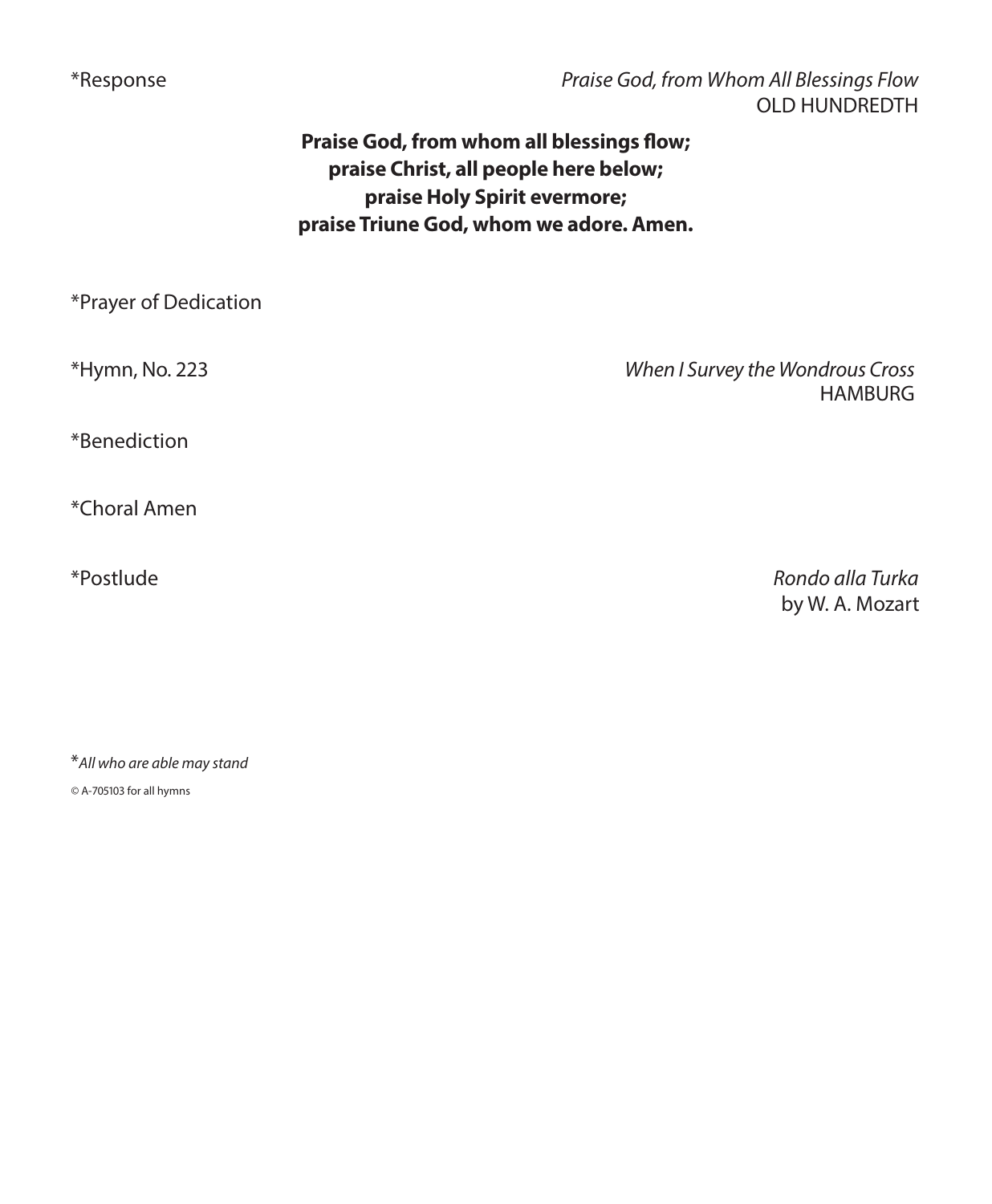## THE CHURCH'S BOOK (Week of March 14, 2016)

The following are daily Bible readings offered for your own personal devotion. You are invited to read the text, think about the reflection and questions and allow these to lead you in a time of prayer. Pray for your own journey of faith. Pray for Village Church and our mission. Pray for God's world.

#### **Monday, March 14 Colossians 2:6-23**

The resurrection we share in Christ is not just something that lies in our future, it is happening now. The powers of the world have a way of pulling us away from Christ's presence in our lives. Our challenge is not to think we take them on alone, but to trust that Christ has already defeated them. Our fight is not with the powers themselves, but to live a life worthy of God's claim on us, that as Christians we are no longer enslaved by them.

#### **Tuesday, March 15 Colossians 3:1-4**

We have stake in this tug-of-war between the powers of the world and the spirit of God within us? We are called to set our minds "on things that are above," where Christ is. This is a complete and incomplete reality. This is not a call to reject the life we are in, but to actualize the life God intends for us here and now. This is not about escaping to where Christ is, but letting Christ move in to restore our life here. The writer is not expecting us to manipulate the powers of evil and death, but to put on love. The heart of God is a moral one.

#### **Wednesday, March 16 Colossians 3:5-11**

Yet, putting the evil in us and around us to death, takes an intentional effort on our part. We play an essential role in what God is doing in the world and in us. There is no such thing as an inanimate recipient of grace. This is not to say our good works are what saves us. We are called to clothe ourselves in Christ. To take off the old self and to put on the new self, which is the image of God revealed to us in Christ. Grace is a gift where some assembly is required.

#### **Thursday, March 17 Colossians 3:12-17**

"Above all, clothe yourselves with love, which binds everything together in perfect harmony." There is no better description of discipleship and of the character of Christian love than this one. And what does this harmony look like? It is compassion, kindness, and personal humility. It is vulnerability to God and community. It is practicing forgiveness and gratitude. It says "clothe yourselves with love," not yourself singularly. We are made holy because God's love is made known to us in Christ Jesus, and enables us to love one another as the body of Christ.

This may be the most misinterpreted, misread and misrepresented text in the Christian bible. It comes on the heels of a command to love one another, which is perplexing at best. Its close proximity to what precedes it warrants a debate as to if this part of the letter was added later to address issues rising in the community. The question is how do we handle it today? This could be a call to love in the face of injustice. Yet, it remains unclear if it's a commentary on social justice reform. It does ask us, however, to display Christian values where non-Christian norms exist.

#### **Saturday, March 19 Colossians 4:2-18**

What kind of love binds us together in harmony? The kind of love that risks the possibilities of looking foolish. The kind of love that doesn't assume to have the answers. The kind of love that prays for a door to be open to the Word of God. The kind of love that forgives and is spoken gently, "seasoned with salt." The kind of love that tells the story of mystery that is taught, and learned and lived. The battle is not between the world and us; it is between our moral and immoral selves.

#### **Friday, March 18 Colossians 3:18-4:1**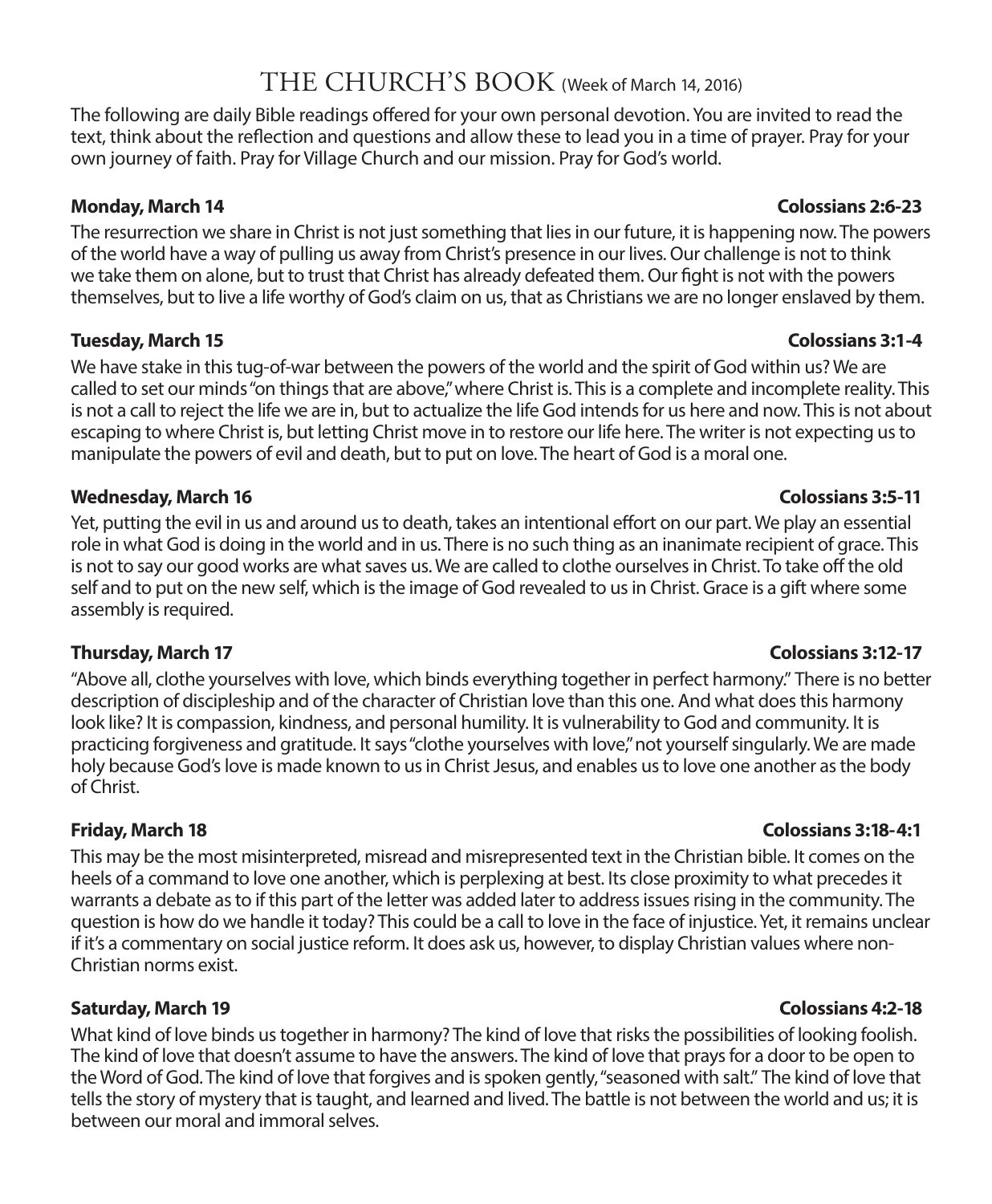## **The Welcome Center is Open!**

We invite you to walk through our new Welcome Center and enjoy a beverage in the newly relocated Village Cup. Thank you, Village, for making this wonderful new space possible.

We will have a formal dedication and blessing of the Welcome Center immediately following the

11 a.m. worship service on Sunday, May 1. At that time, the Village Church Heritage Committee will be placing a steel box filled with historical items of the church today in the new cornerstone by the Welcome Center. It will also include items discovered this past July when the Heritage Committee opened the steel box that had been placed near the old front entrance on Thanksgiving Day, Nov. 25, 1954, when the new Sanctuary building was nearly completed.





### **Faith And Grief Lunch Series To Begin Tuesday, April 5**

We are pleased to launch a new ministry at Village — Faith and Grief lunches. This is a shared ministry among five local churches: St. Mark's United Methodist, Second Presbyterian (KCMO), St. Andrew's Episcopal, Country Club Christian Church, and Village. Faith and Grief lunches are for anyone who has experienced the loss of a loved one and wishes to connect with others who have traveled the same road. All participants receive a free lunch and benefit from a short program and conversation around tables led by a trained facilitator. Lunches will be held from noon-1 p.m. on the first Tuesday of every month in Friendship Hall.

Come every month, come when your schedule allows, or come once just to check it out. Registration will soon be available online at faithandgrief.org. Faith and Grief Ministries is a program designed by Presbyterian pastors in Texas, with lunches taking place in numerous locations throughout the country. We are excited to partner with neighboring churches to bring this important ministry to Kansas City. If you have questions or would like more information, contact Rev. Jenny McDevitt at 913-671-2367 or jenny.mcdevitt@villagepres.org.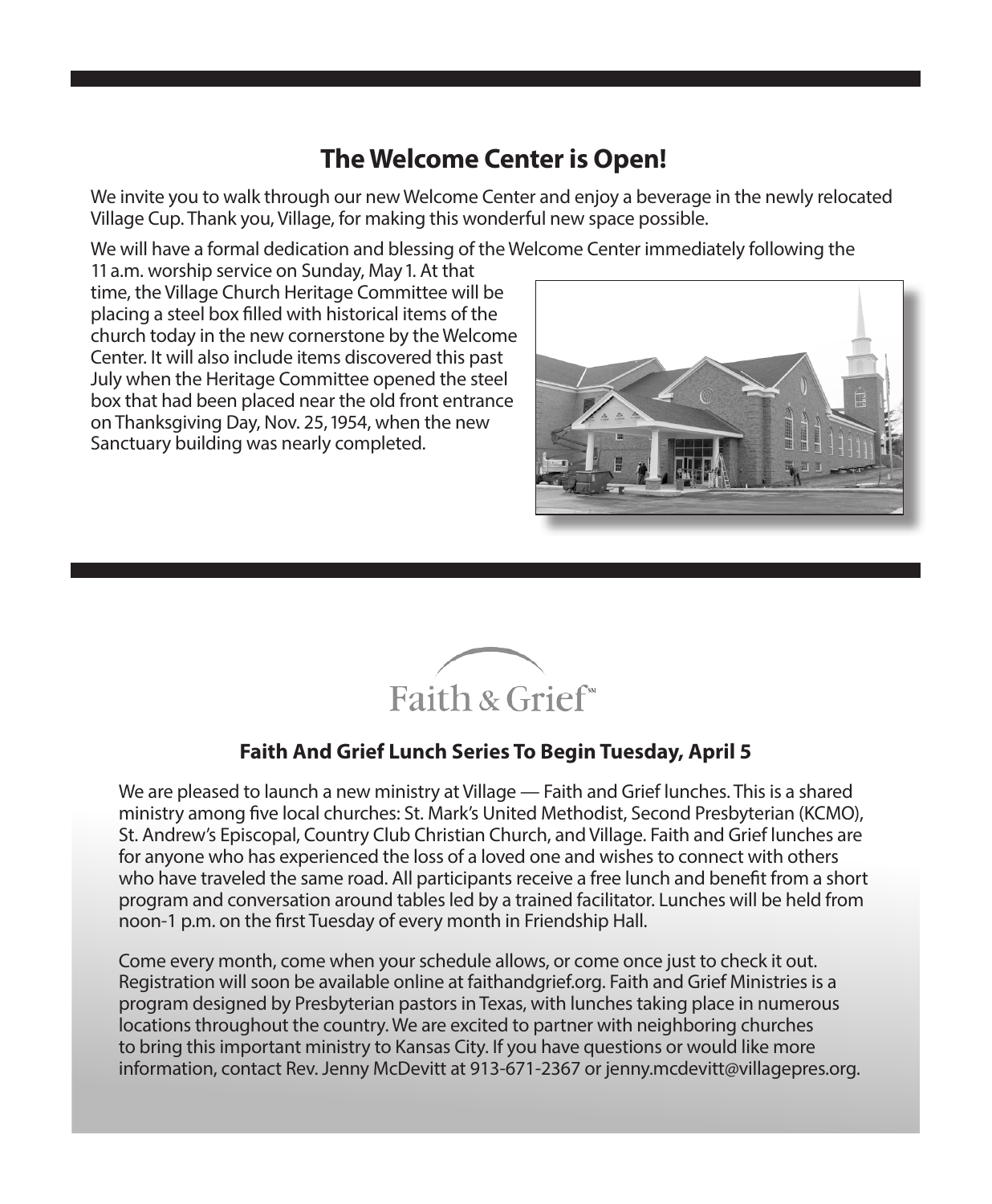## TODAY AT VILLAGE

**WELCOME TO VILLAGE CHURCH!** Please join us every week. Refreshments are available in Friendship Hall following the worship service.

**CELEBRATING THE SACRAMENT OF BAPTISM TODAY** - Welcome these newest members into our faith community as we celebrate the baptisms of the following children: **9:30 a.m.:** Emery Brooke Gustafson (Erin and Trevor Gustafson, parents); Logan Christopher Heinrich (Joey and Josh Heinrich, parents); Harlow Vivian Hunter (Katherine and Heath Hunter, parents); Archer Dean McKechnie (Jenn and Matt McKechnie, parents); Owen Alexander Nazar (Kelsey and Andrew Nazar, parents); Lyla Pearl Rundle (Emily and Brett Rundle, parents); Jackson Miller Scott and McCoy Crosby Scott (Lindsay and Ryan Scott, parents); Kit Eileen Shriver (Lindsey and Ryan Shriver, parents).**11 a.m.:** Henry Thomas Becker (Jessica and Mike Becker, parents); Avery Elizabeth Clark (Melanie and JC Clark, parents); Broderick Davis Dercher (Jessica and Thomas Dercher, parents); Madeline Ardea Chonko McInerney (Julie and Kieran McInerney, parents).

**WORSHIP BAGS** are available for children to use as tools in worship. At the end of the worship service, please return the bags to the baskets located in the narthex.

**TAIZÉ WORSHIP SERVICE** - Join us at 5 p.m. today in the Chapel for Taizé evening worship. This quiet, reflective service includes song, silence, scripture and communion. Come and worship in a new way.

**THE KANSAS CITY WIND SYMPHONY** is presenting a free concert at 7 p.m. tonight in the Village Church Sanctuary. Entitled "From Russia with Love," the program features guest pianist Kairy Koshoeva performing Rachmaninoff's *Piano Concerto No. 2*. The second part of the program features Mussorgsky's *Pictures at an Exhibition* with an art exhibit and projected artworks by Village Church artists. The Kansas City Wind Symphony is a member of the Village Arts Alliance. Call 816-781-1132 for more information.

## CHILDREN AND FAMILY MINISTRY

**PALM SUNDAY PARADE MARCH 20** - Your child (K-6th grade) is invited to participate in our annual Palm Parade during the first part of the 9:30 a.m. Worship Service. Bring your child to their usual classroom by 9:15 a.m. Children will process with their class for the Palm Parade during the first hymn, stay for a reading from scripture and return to their classroom while singing with the congregation.

**PRESCHOOL CHURCH SCHOOL** - Parents may check in their preschool-age child on the first floor in the Preschool wing. Church school classes are available 9:30 a.m and 11 a.m.

**KIDS' KINGDOM CHURCH SCHOOL** - Parents may check in their elementary (K-5) aged students on the 3rd floor. 9:30-10:30 a.m.

**CLUB V6 (6TH GRADE)** - Fun and relevant discussions for today's 'tweens. 9:30-10:30 a.m. in Room 302.

## ADULT EDUCATIONAL MINISTRY

**FAULKNER'S** *AS I LAY DYING* **AND** *THE SOUND AND THE FURY* - Teachers Kelly Fast and Michael Sanem will build on the existential foundation of Dostoyevsky and Camus, coupled with the multi-perspective viewpoints of Marquez by reading William Faulkner's *As I Lay Dying* and *The Sound and the Fury*. We will be using the following edition: *As I Lay Dying*, William Faulkner, ISBN 10: 067973225X and *The Sound and the Fury*, William Faulkner ISBN 10: 0679732241.For the first class, read to page 136 in *As I Lay Dying*. 6:30-8 p.m. Thursdays, April 7-May 12, in Room 232.

#### **UPCOMING VILLAGE U CLASSES**

**Interior Design Pro Tips** - Learn tips that you can use to improve the function of your space and make it feel more like home. Topics to be covered include: space planning, elements and principles of design, color theory, fabrics, furniture and measurement rules. Join us to find out how to bring more WOW to your home." 9:30-11:30 a.m. Tuesday, March 29, in Room 127. Taught by Sean Margaret Droessler.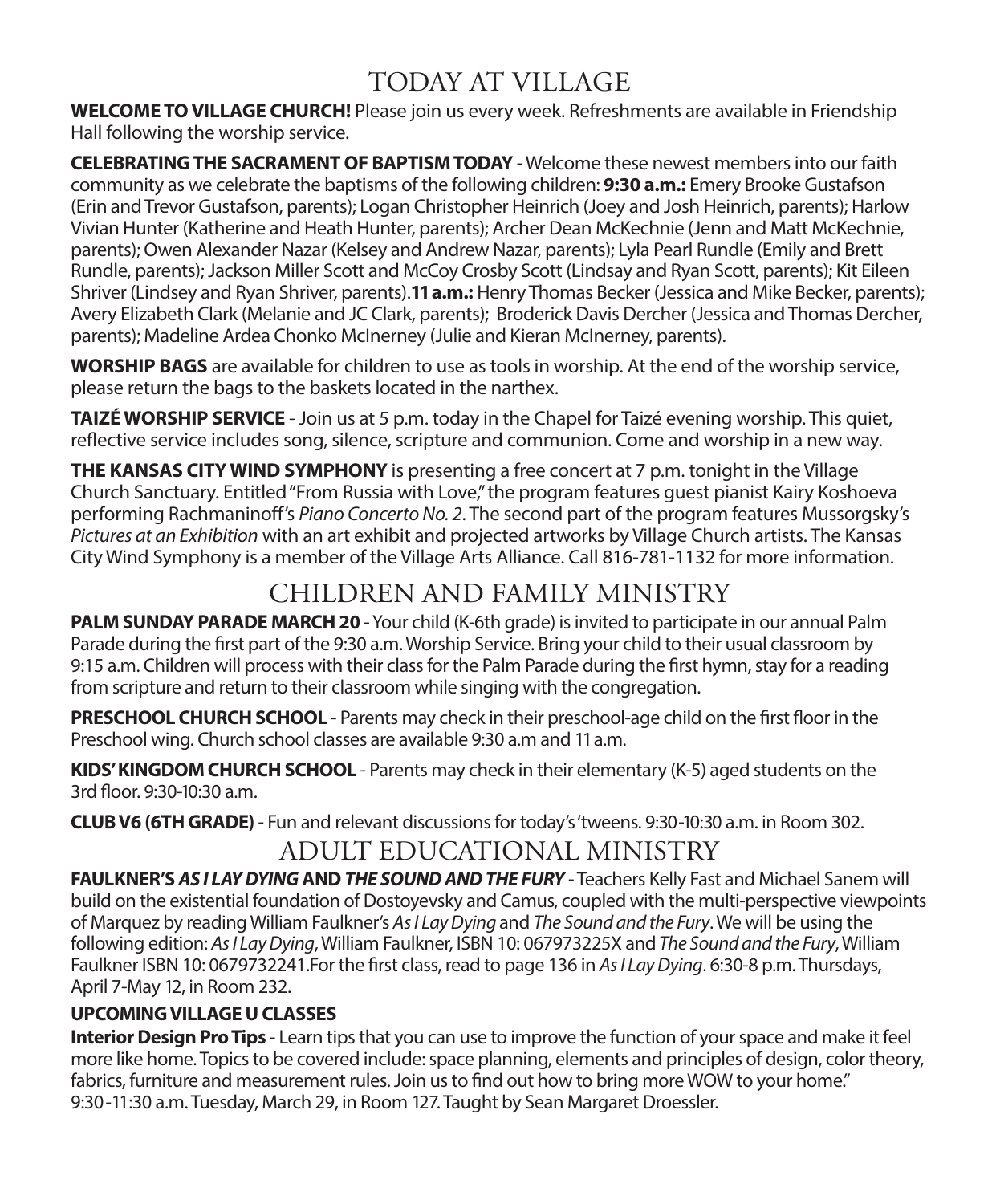**School of Theology - Religion in America: Billy Graham to Marcus Borg** - The class is an exploration of developments in mainline and evangelical Protestantism in the latter half of the 20th century focusing on Billy Graham and Marcus Borg. Readings will include Grant Wacker's book, *America's Pastor,* and Borg's classic, *Meeting Jesus Again*. Classes will include discussions of videos and readings including some of Graham's most famous crusades and Borg's two appearances at Village Church in 2003 and 2007. Taught by Gus Breytspraak. 6:30-8 p.m. Wednesdays, March 30-May 4, in Room 132.

**Sing Before Supper** – Come to the Chapel for a fun and lively time of singing old favorites and new treasures. Taught by Mark Ball. 5-5:45 p.m. Wednesday, April 6.

**Date Night** – Join us from 6-8:30 p.m. Wednesday, April 6, in Room 232. We begin with a 30-minute discussion on a topic to help you strengthen your marriage, and then couples will be free to leave on their own for some time away for dinner and discussion. Child care is available with an advance reservation by March 23. Led by Clint and Kim Carter.

**School of Theology - The Huguenots** – The Huguenots will explore the history of the French Reformation that began in Paris before the writings of Martin Luther were widely known. It will examine the rapid spread of Presbyterian-style congregations in France led by ministers trained by John Calvin in Geneva. The study will conclude with a careful look at the diaspora of some 200,000 Huguenots from France in the years after 1685, giving special attention to those who chose to migrate to America. Taught by Rev. Dr. Lonnie Lee. 5-6 p.m. Wednesdays, April 6-May 11, in Room 132.

#### **Sign up for Village U classes at villagepres.org. or email marianne.weber@villagepres.org.**

### **ADULT SUNDAY CLASS**

From March through May, the **Faith Journey** Sunday morning class will look at faith's role in various aspects of today's world. How do the concepts of compassion, community and civility that Jesus taught inform our behavior today? Cherie Brown, Mary Snyder and Kathy Ray will each be exploring this question using three books: *Jesus, Pope Francis, and a Protestant Walk into a Bar: Lessons for the Christian Church* by Bill Tammeus; *An Other Kingdom* by Walter Brueggemann; and *Who Speaks for God?* by Jim Wallis. 9:30-10:30 a.m. Sunday mornings in Room 230.

## CONNECTIONAL MINISTRIES

**MARCH 16 WEDNESDAY NIGHT DINNER** is cancelled due to Spring Break. Dinners will resume on Wednesday, March 23, when our menu will be baked tilapia, wild rice pilaf and mini turkey corn dogs.

**DINNER AT STROUD'S IN FAIRWAY FOR AGE 70s & UP** - You are invited to meet at the famous Stroud's Restaurant in Fairway, to enjoy a home-style dinner menu of American classics with other Village Church friends. We'll gather at the restaurant, located on the corner of Shawnee Mission Parkway and 55th St., for an early dinner at 4:30 p.m. on Thursday, March 17. We'll go "Dutch" (each person pays for their meal). Space is limited, so RSVP to Cindy Wilcox at 913-671-2331 or cindy.wilcox@villagepres.org.

**AGE SPECIFIC DINNER FOR AGE 60s** - Couples & singles are invited to meet at the famous Olive Garden Italian Restaurant, to enjoy Italian classics with other Village Church friends in their sixties. We'll gather for dinner at 6 p.m. Thursday, April 7, at the Olive Garden located on 95th Street, just east of Metcalf. Each person is responsible for their own tab. The reservation is under "Village Church Group." Space is limited. Please RSVP to cindy.wilcox@villagepres.org or call 913-671-2331.

### MISSION

**THE FOOD PANTRY** - A bowl of cold cereal or a bowl of hot cereal - a good way to start the day! The Food Pantry is requesting boxes of cereal during the month of March. Add a box to your grocery cart and bring it to church for the hungry at the Pantry. The Clothes Closet is now accepting spring clothing. There is also a need for bed, bath and kitchen linens. Your contributions do make a difference. Thank you.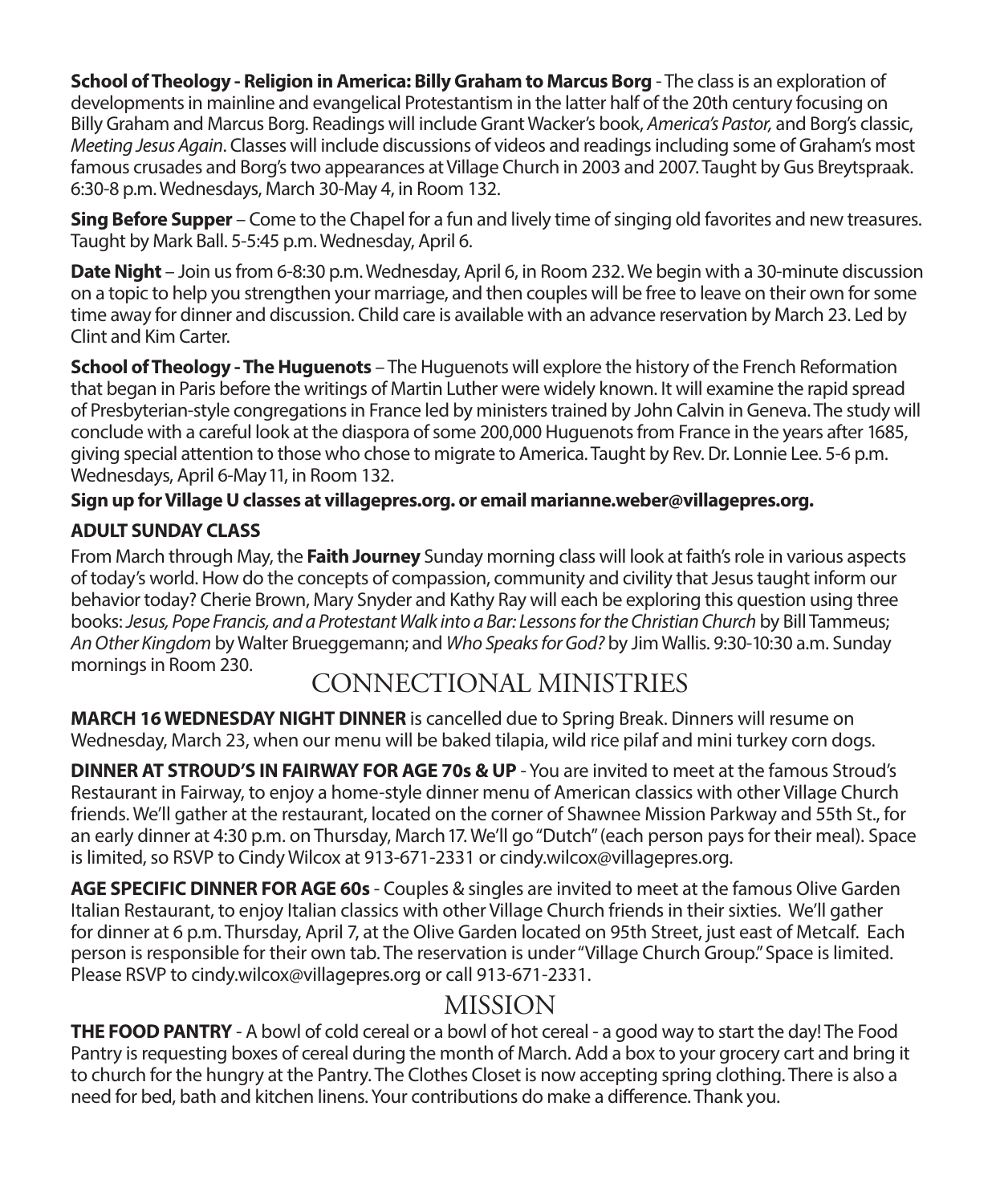**COMMUNITY GARDEN** - If you are interested in joining or are already on the Village Community Garden team, you are invited to a free spring kick off breakfast and social from 7:30 to 9 a.m. on Friday, April 1. A representative from Cultivate KC will give a brief talk on urban food production. We'll also share future plans for the garden, start scheduling volunteer slots and offer time for you to visit with fellow gardeners. If you plan to attend, RSVP to Deborah White, director of mission, at 913-671-2369 or deborah.white@ villagepres.org by Thursday, March 24.

**HELP FILL HILLCREST'S LINEN CLOSET** - Village Church Presbyterian Women are sponsoring a linen drive for Hillcrest Transitional Housing. Hillcrest provides temporary housing for homeless families, helping them become self-supporting and self-reliant in just 90 days. Hillcrest needs new or gently used: bathroom linens, kitchen washcloths and towels, bed linens (queen, full & twin). Drop off your donations at the receptionist desk. The Linen Drive ends April 12. Call Deborah White in the Mission Office at 913-671-2369 or deborah.white@villagepres.org for more information.

**ONE GREAT HOUR OFFERING MARCH 20** - On Palm Sunday, gifts collected for this offering are distributed among the following: Presbyterian Disaster Assistance, Self-Development of People and Presbyterian Hunger Program. You will find envelopes for this offering in the hymnal slot for each pew.

**COFFEE AND DONUTS WITH HABITAT** - If you think that you might like to become involved as a Habitat for Humanity volunteer, join us for an informational meeting at 9 a.m. Wednesday, March 30, in Room 132 to kick off the 2016 construction season. Representatives from Heartland Habitat and Village Church, as well as members of the Tuesday-Thursday Crew will be on hand to discuss plans and building sites for 2016. If you would like more information but cannot attend, contact Dave Lillard, 913-649-8930 or lillard@kc.rr.com.

## PASTORAL CARE AND COUNSELING

**NEEDED: EASTER LILY DELIVERERS** - More than 250 Easter lilies will be taken to members who are unable to attend church on Easter Sunday. We need 100 volunteers to deliver a lily or two after the last service. If you can help, contact Linda Alley at 913-671-2327 or linda.alley@villagepres.org. You'll be contacted the week before Easter with specific information.

**COUPLES COMMUNICATION CLASS STARTS APRIL 5** – Want to learn how to improve your talking and listening skills? Learn how to resolve conflict? Improve your relationship with your partner with better communication skills at the new couples' communication class. This 4-week series starts Tuesday, April 5, from 6-8 p.m. in Room 230. Dinner is provided and childcare is available. Registration is limited to 10 couples; the class fee per couple is \$50 and is due by Tuesday, March 22. Contact Linda Alley at 913-671-2327 or linda.alley@villagepres.org.

## PRESBYTERIAN WOMEN

**SPRING SESSION-OPERATION BREAKTHROUGH READING PROGRAM - Partner with a preschool** reading buddy from 9:30-11 a.m. Wednesdays, March 23 -April 27. No experience necessary-just a love for children! We need 35 volunteers (men and women) and 70 preschool level books per week for the Operation Breakthrough Reading Program. Contact Cindy Whitham at ciwhitham@aol.com or 913-262-3062 for info. Need child care? Call Pam at 913-671-2352 to make a reservation by the Wednesday prior to the day you plan to volunteer.

**WOMEN WITH SPIRIT SPRING EVENT - PROGRESSING THROUGH THE VILLAGE -** Join us as we Progress through the Village...enjoying appetizers here and desserts there at 6 p.m. Friday, April 8. There will be plenty of friendly faces to chat with as we enjoy hors d'oeuvres at the Ruecker home, 6615 Reeds Dr., Mission, before heading to the Solenbergers, 6525 Roe Ave., Prairie Village, for some decadent desserts! The cost is \$9 per person to cover the appetizers and desserts made by Chef Emily. To RSVP, email shelbykrumm@yahoo.com and mail a check made payable to Shelby Krumm, 3208 W. 92nd St., Leawood, Ks., 66206. Child care is available for those who book by April 1. Contact Pam at 913-671-2322 or pam@villagepres.org. Child care is provided from 6-9 p.m.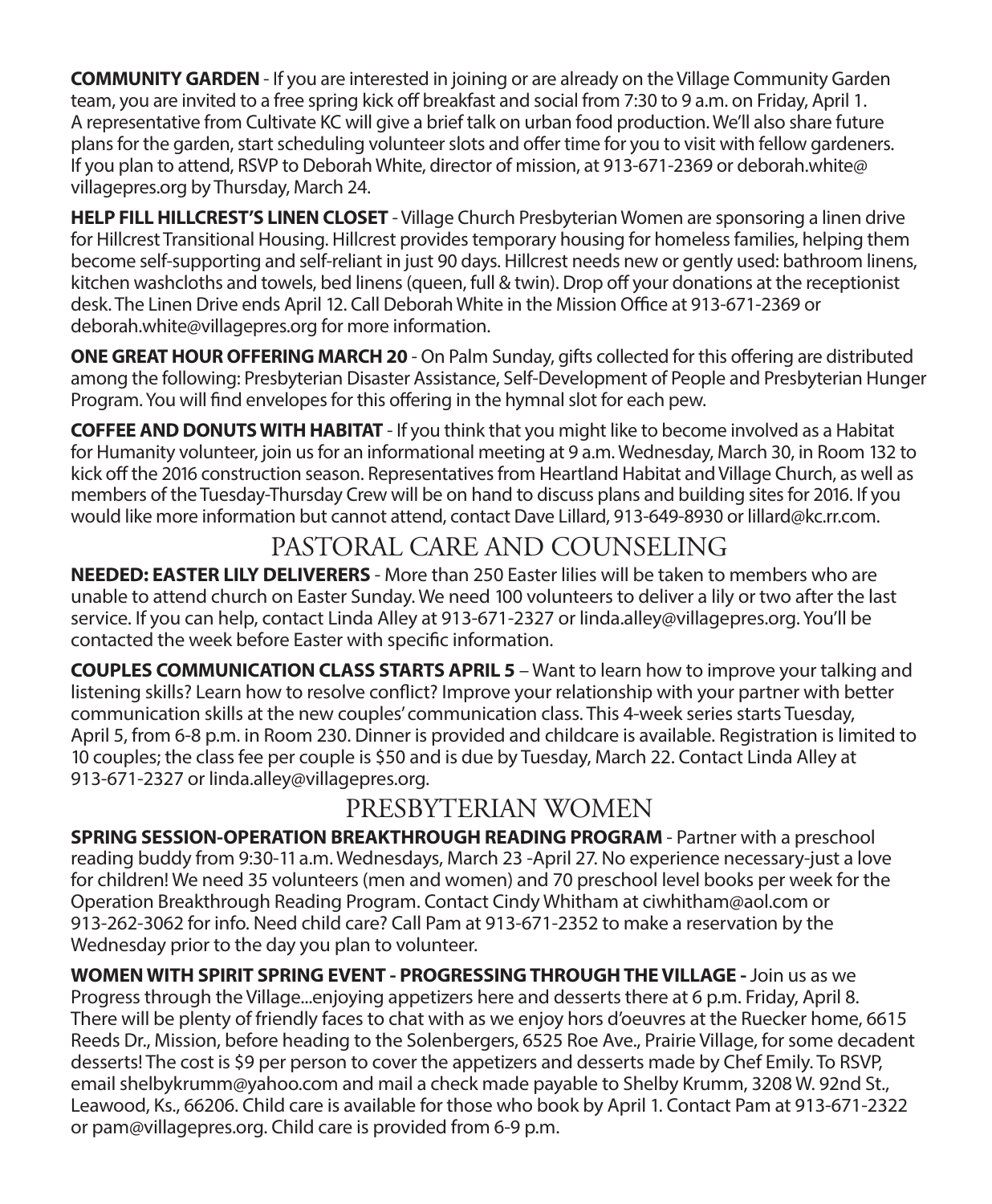**WOW LUNCH AT HOULIHAN'S** - Ladies, wear your St. Patrick's green and join WOW (Women of Wisdom) for a spring lunch at noon on Thursday, March 17. We'll gather at Houlihan's, Town Center, 4900 W.119th. A casual restaurant, Houlihan's specializes in American food, including homemade soups, salads, sandwiches and lunch entrees. All ladies are invited. RSVP by March 16 to Marvie Sneegas, sneegi@kc.rr. com, 913-209-9608, or to Diane Lee, dianelee@att.net, 913-432-4321.

## YOUNG ADULT MINISTRY

**MEET UP @ THE MOOSE** - Come and connect with Rev. Hallie Hottle from 6-8 p.m. on Thursday, March 17, at the Blue Moose (4160 W. 71st St., Prairie Village). Wear green! Come and help Hallie put names to faces, and begin to conspire for this new ministry at Village. Food is on us. All 20s and 30s welcome!

## YOUTH MINISTRY

**SPRING BREAK SCHEDULE** – We will not have our Sunday or Weekly programming this week, March 13-19, due to Spring break. We hope everyone has a fun and safe break! Regular programming will resume on March 20.

**DOMINICAN REP. MISSION TRIP** – Our annual Dominican Republic Mission trip left yesterday. They will be spending a life changing week in the DR serving others!

**EASTER LILY MEMORIALS** - You may purchase a potted lily in memory or honor of a loved one by sending a check for \$10 payable to Village Church (please include the memorial/honoree name with the check). Send your check to the church, Attn: Janice, with "Easter Memorial" referenced on both the envelope and the check. Your information must be received by noon on Friday, March 18, to be included in the April 5 *Good News* listing of donors.

**SEEKING NOMINATIONS FOR 2017 VILLAGE CHURCH OFFICERS** -The Village Church Nominating Committee needs your help in matching abilities with responsibilities. They are seeking recommendations for elders, elder trustees and deacons for 2017. Submit the form on our website: www.villagepres.org under the "About" section and "Officers" page. The link will be at the top of the Officers page. Printed forms are also available at the Receptionist Desk. Forms must be received by Sunday, March 20, 2016.

### **Young Family Estate Planning Workshop**

Child care is available with advance reservation.

All young adults are invited to a seminar on the basics of estate planning at 7 p.m. on Thursday, April 7, in Room 126. This seminar will review the importance of estate planning documents for young families such as Last Will and Testaments; a Testamentary or a Living Trust for the support of the family; and an explanation of Probate, Guardianship and Conservatorship. Sponsored by Village Presbyterian Church Endowment Trust and presented by Stacey Janssen, RSVP to Marianne Weber at 913-671-2333 or marianne.weber@villagepres.org.